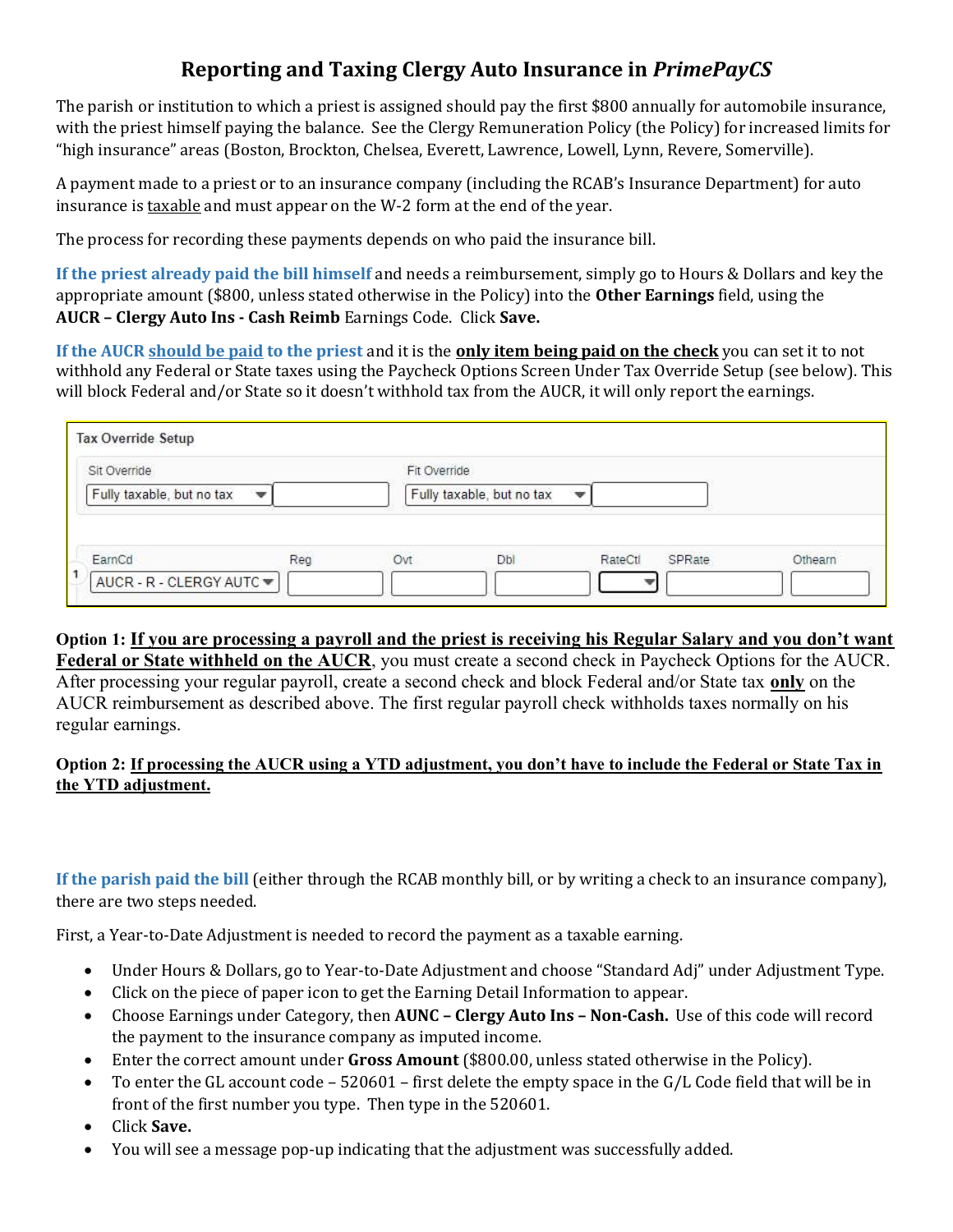Then Preview to confirm that adjustment was correctly entered.

| <b>Adjustment</b>                                                      | <b>Year-To-Date Adjustments</b><br>Taxes<br><b>Deductions</b> | <b>ACH &amp; Balancing</b>                       |       |                           |          |
|------------------------------------------------------------------------|---------------------------------------------------------------|--------------------------------------------------|-------|---------------------------|----------|
| Adjustment Type<br>Standard Adj v<br><b>Earning Detail Information</b> | Adjustment Number<br>01 - Year-to-date Adjustment ↓           | Quarter<br>$\boldsymbol{\times}$<br>$\mathbf{0}$ |       |                           |          |
| Category                                                               | Code                                                          | <b>Gross Amount</b>                              | Hours | <b>Labor Distribution</b> | G/L Code |
| Earnings $\vee$<br>01                                                  | AUNC - CLERGY AUTO INS NON-CA V                               | 750.00                                           | 0.000 |                           | 520601   |
| <b>Add New Row</b>                                                     |                                                               |                                                  |       |                           |          |
|                                                                        |                                                               |                                                  |       |                           |          |
| <b>Cancel</b><br><b>Save</b>                                           |                                                               |                                                  |       |                           |          |

Second, assuming the insurance bill that that that parish paid was for more than \$800, the priest will need to reimburse the parish for the excess. Ex: the annual bill paid by the parish was \$1,000, and the Policy allows the parish to cover \$800 of premiums per year. The priest now owes the parish \$200. He can either pay this by writing a check to the parish or by setting the payment up as a deduction.

- Under the Voluntary Deductions screen, click the paper icon next to the Voluntary Deduction Description field to pull up the list of available deductions.
- Choose "Auto" for this deduction tied to overpayment of auto insurance.
- Calculate the per pay amount owed based on the # of pays desired (ex: \$200/10 pays = \$20/pay) and enter under Amount.
- Then enter zero under Future Amount (under Future Effectivity, towards the bottom of the screen; or leave this field blank) and enter the check date on which you want there to be no deduction under Future Check Date. This will automatically stop the deduction when the repayment is complete.

| <b>Forms and Links</b>    | <b>Employee Voluntary Deductions</b>   |                       |                     |  |
|---------------------------|----------------------------------------|-----------------------|---------------------|--|
| <b>Company Maint.</b>     |                                        |                       |                     |  |
| <b>Global Utilities</b>   | <b>Voluntary Deduction Description</b> |                       | <b>Vendor Setup</b> |  |
|                           | select a deduction code                | E<br>v                | ×                   |  |
|                           | 401M - 401M CO MATCH                   | $\wedge$              |                     |  |
| <b>Begin Payroll</b>      | 40NC - 401K ONEC                       | Percent               | <b>Limit</b>        |  |
|                           | <b>ADV - ADVANCE REPAY</b>             |                       |                     |  |
| <b>Employee Maint.</b>    | AFAT - AFLAC AFTERTAX                  | <b>urrent Arrears</b> |                     |  |
| ø<br>Self Service Updates | AFPT - AFLAC PRETAX                    |                       |                     |  |
|                           | <b>AUTO - CLERGY AUTO</b>              |                       |                     |  |
| ۰<br>New Hire Wizard      | BAFA - BASICPOSTTAXFAM<br>Fı           |                       |                     |  |